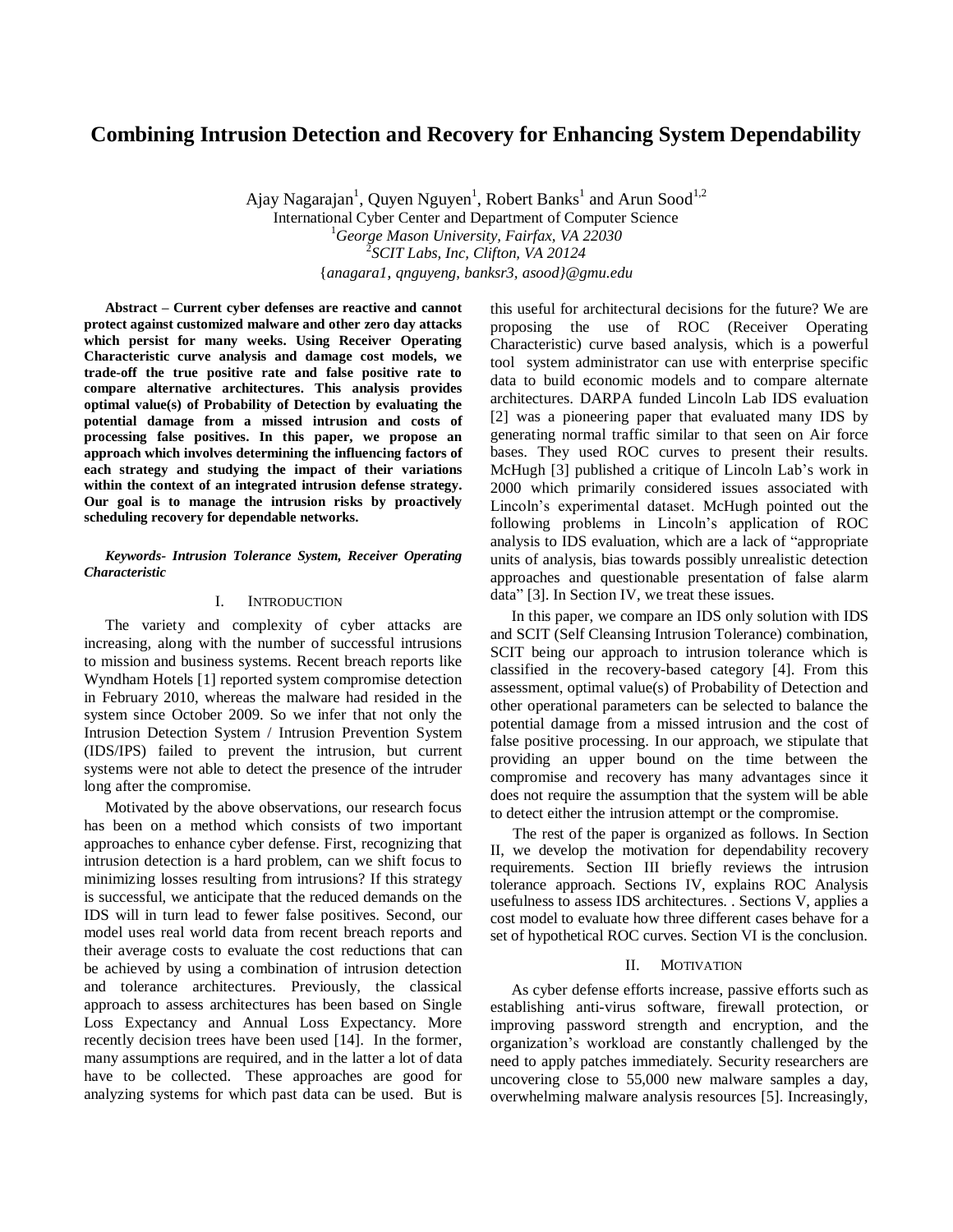automated analysis technologies are used to keep up with the volume, but they still lack the precision to decipher compressed, encrypted, and obfuscated malware [6]. McAfee recent crash of tens of thousands of PCs globally illustrates the unpredictable system effects after compromise and their collateral damage, which creates even more uncertainty and less dependability for Enterprise Security [7].

The current reactive cyber defense approaches are expensive and inadequate. We expect that, automated recovery and Intrusion Tolerance System (ITS) will be useful in addressing the increasing malware and patch workload, but what are the cost impacts of malicious threats and false positives on dependability and security attributes?

# III. INTRUSION TOLERANCE APPROACH

ITS architecture objective is to tolerate unwanted intrusions and restore the system to its normal state. Various ITS approaches are reviewed by Nguyen and Sood [4]. In our paper, we use the recovery-based SCIT (Self-Cleansing Intrusion Tolerance) model [4], which is applicable to servers that are open to the Internet, such as Web, and DNS servers [8]. Using round-robin cleansing, at any point in time, a server in a SCIT cluster can have one of the three states: offline cleansing, offline spare and online transaction processing. The duration that a SCIT server is exposed to the Internet is called its Exposure Time. The architecture is simple, and does not rely on intrusion detection. Implementation of SCIT scheme can be based on virtualization. The interfaces between controller and the group of servers to be protected are trusted.

Another benefit of a recovery-based ITS is to shrink down breach duration, which has the effect of reducing losses and their costs. Indeed, this intrusion tolerance strategy would mitigate the effects of malicious attacks. Intrusion detection is known to be a hard problem, and current cyber defense systems reportedly detect less than half the malware. Still servers and apps account for 98% of the total record compromised. Verizon DBIR 2010 [9] underscores this problem by noting that only 11% of the compromises were detected within minutes or hours. Thus, current cyber defenses cannot protect systems against customized malware and other zero day attacks; once an attack is successful, it can persist for many weeks. This emphasizes the need for a recovery-based Intrusion Tolerance approach since detection triggered ITS might again fall short of the needs.

# IV. RECEIVER OPERATING CHARACTERISTIC (ROC)

ROC analysis has been long used in signal detection theory to present the tradeoff between hit-rates and falsepositive rates of classifiers. ROC analysis was initially used during World War II in the analysis of radar signals to differentiate signal from noise. It was soon introduced in Psychology to map the perceptual detection of signals [10]. ROC curves are useful for assessing the accuracy of predictions. A ROC curve plots the fraction of true positives (hits) versus the fraction of false positives, and hence has a direct relationship with diagnostic decision making. The ideal prediction method would yield a co-ordinate (0, 1) on the ROC curve. This represents 100 % true positives and zero percent false-positives, and is referred to as the perfect classification.

# *A. Using ROC to assess IDS quality.*

The most attractive feature of ROC analysis is the fact that the tradeoff between probability of detection and probability of false positive can be derived directly. This allows a system administrator to instantly determine how well a classifier performs and also to compare two classifiers. We care about false positives in addition to the probability of detection since there is a need to characterize human workload involved in analyzing false positives generated by traffic. According to [2], false positive rates above 100"s per day could make IDS almost useless even with high probability of detection since security analysts must spend hours each day investigating false positives.

DARPA funded Lincoln Lab IDS evaluation [2] appears to be the first to perform tests to evaluate many IDS by generating normal traffic similar to that on a government site. McHugh [3] reviews and analyzes the validity and adequacy of artificial data used to estimate real world system performance. In this paper, we present a methodology to compare various IDS"s, each of which is represented by a ROC curve. We utilize Verizon"s 2010 results representing a cross section of multiple industries. Furthermore, these data validate firsthand real world evidence over a broad five year range from 2004-2009 with the addition of US Secret Service confirmed cases.

The Lincoln Lab experiment used ROC for presenting the results of the evaluation. McHugh [3] criticized Lincoln Lab's use of ROC curves primarily on the following grounds. We have attempted to address each of these concerns in our work:

- *Determining appropriate units of analysis.* Unit of analysis is the quantity of input on which a decision is made. Lincoln lab used sessions as the unit of analysis, the problems of which were outlined in [3]. McHugh also emphasized the need for using similar units of analysis across all IDS"s to be evaluated. In our case, we consider a simple system and consistently use query / packet as our unit of analysis across all IDS"s.
- *Errors per unit time*. In [2], a pseudo-ROC curve with x-axis as False Positives per day instead of Percentage False Positives was used. This led to two incomparable units being used on two axes, and the results in turn became strongly influenced by factors like the data rate that should typically be irrelevant. In this paper, we consistently use probability of detection and that of false positives for all ROC curves. In such a case, given that the distributions of signal and noise are realistic,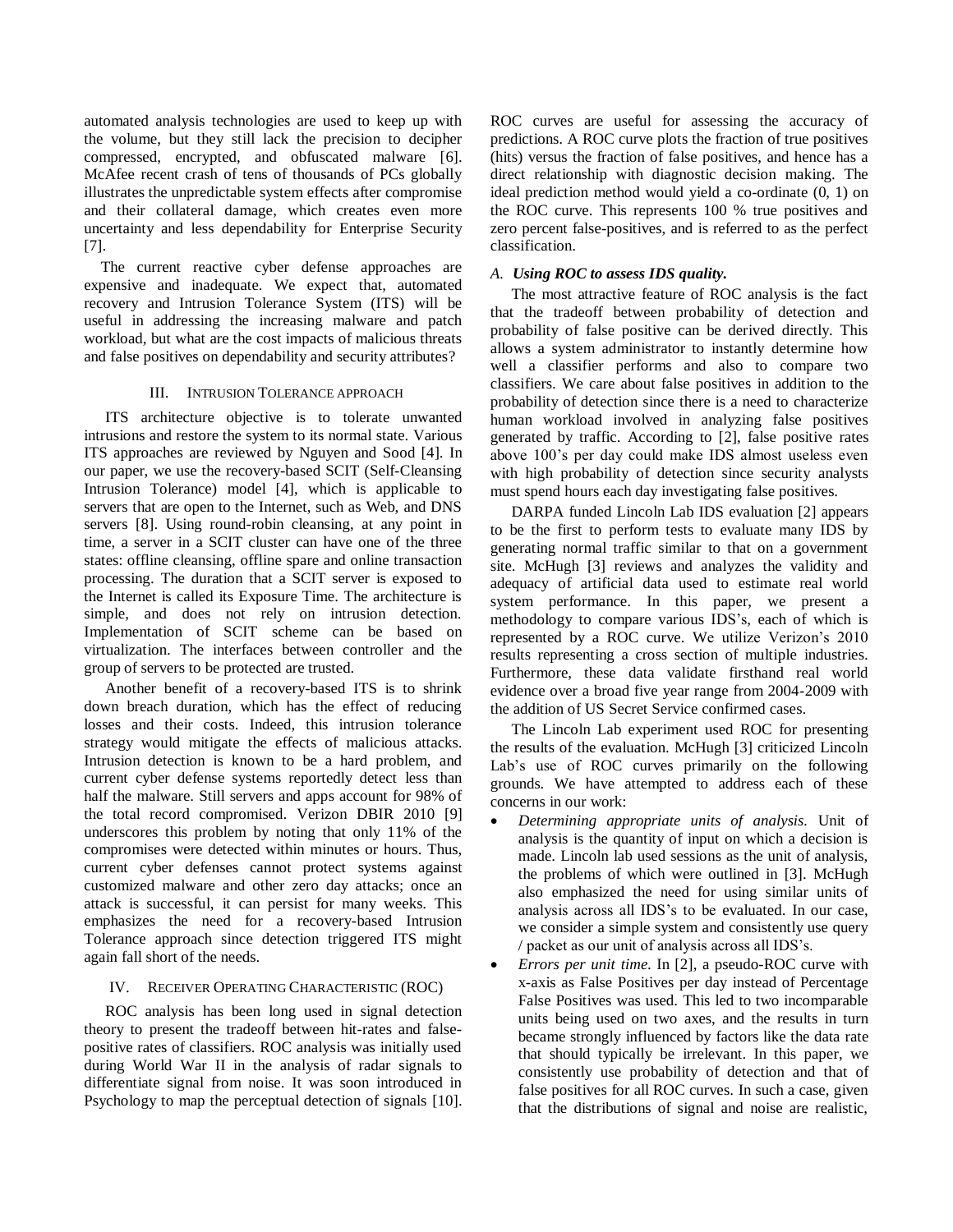McHugh [3] recognizes that the ROC presentation should give a good account of detector performance in similar environments. Given enough characterizations of the signal and noise distributions, McHugh further acknowledges that it is even possible to investigate optimal detectors.

 McHugh [3] criticizes Lincoln Lab"s methods of scoring and constructing ROC curves which lead to problems like bias towards unrealistic detection approaches, but not the use of ROC curves itself. In our case, the emphasis is not on constructing ROC curves but on comparing IDS"s using our cost-model once we have their respective ROC curves. While there is a need for alternative taxonomies, the scoring method from the attacker"s perspective is still utilized for real world incidents.

According to [2], there have been a number of similar efforts. In order to be able to compare multiple IDS systems, the ROC curves should be generated using similar or preferably same test data. According to Orfila et al. [11], if two ROC curves intersect at some point, there is no way of claiming that one is better than the other since some system administrators might want high probability of detection (top right corner of ROC curve) and some might want low probability of false positive (bottom left corner of ROC curve).

Stolfo et al. [12] presents an alternative method to perform evaluation based on cost metrics. Authors help formalize the costs involved in evaluating an IDS into three types: 1) Damage cost, 2) Challenge cost or Response cost and 3) Operational cost.

In [13], Drummond et al. propose the use of cost curves for evaluating classifiers. Cost curves plot expected cost vs. Probability Cost Function (PCF). Here PCF is a function of probability of detection, probability of false positive and its corresponding costs. Although cost curves are good to compare classifiers, the representation does not provide for the system administrator to quickly see the cost trend of operating at different points  $(P_f, P_d)$  on the ROC curve. Also [13] does not suggest a way to determine the expected cost of operating at a point on ROC curve.

In [14], Gaffney et al. argued that both ROC analysis and cost analysis methods are incomplete. They used decision analysis techniques and provide an expected cost metric that reflects IDS"s ROC curve based on a decision tree approach. This cost model requires a lot of data to be collected and does not reflect the magnitude of actual costs associated with breach events. For this, we propose a costmodel for the calculation of expected cost of operating at any point on the ROC curve.

#### V. COST MODEL

In this section, we look to overcome each of the shortcomings of earlier approaches by proposing a cost model that consists of two elements:

- A formula for the expected cost of operating at any point on the ROC curve
- Cost metrics derived from published breach investigation reports

## *A. Expected Cost calculation.*

The cost of operating IDS at any point on the ROC curve  $(P_f, P_d)$  is a combination of the following:

- Operational Costs Cost involved in operating the IDS and keeping it running.
- Damage Costs the amount of damage caused by an intruder in case of a successful attack.
- Response Costs the cost involved in responding to a potential intrusion on detection.

Out of the three costs mentioned above, operational costs and response costs greatly vary from organization to organization based on a number of factors like size of the organization, type of organization etc. Since these two costs are not entirely quantifiable, for the purposes of this paper, we employ the objective function proposed in [15]:

Expected Cost of operating at any point on the ROC curve = Cost of Misses + Cost of False Positives.

Thus, for every point on the ROC curve  $(P_f, P_d)$ , we have an expected cost:

Expected Cost =  $(C_m^* p^* P_m) + (C_f^*(1-p)^* P_f)$ ,

where

 $C_m$  – Cost of a miss p – Prior probability of Intrusion  $C_f$  – Cost of a false positive  $P_d$  – Probability of detection

 $P_m$  – Probability of a miss = (1- $P_d$ )

 $P_f$  – Probability of a false positive

Note that this expected cost is for one incoming query. If there are 'n' incoming queries, the above expected cost must be multiplied by 'n'. The value of metrics used in the cost model is summarized in Table 1.

**Table 1- Metrics values used in the Cost Model**

| Metrics                                              | Value     | Explanation                                                          | Ref            |  |  |  |  |  |
|------------------------------------------------------|-----------|----------------------------------------------------------------------|----------------|--|--|--|--|--|
| Median number of<br>records lost per<br>breach $(M)$ | 1,082     | Removes outliers. Better<br>estimate of the "typical"<br>value"      | [9]            |  |  |  |  |  |
| Average cost of<br>compromised<br>record(D)          | \$204     | Direct Cost: $$60 +$<br>Indirect Cost: \$144                         | [16]           |  |  |  |  |  |
| Cost of a Miss $(C_m)$                               | \$220,000 | $M * D = 1082 * $204$                                                | [9],<br>$[16]$ |  |  |  |  |  |
| Cost of a False<br>Positive $(C_f)$                  | \$400     | Assumption: Labor Cost +<br>Overhead $Cost = $400$                   |                |  |  |  |  |  |
| Median<br>Compromise<br>Duration per breach          | 14 days   | Compromise to Discovery<br>$time + Discovery to$<br>Containment time | [9]            |  |  |  |  |  |

In this paper, the probability of detection  $P_d$  and that of a false positive  $P_f$  will constitute the operational parameters.

We use the median number of records lost for assessing damage. In many cases, the outliers in breach data can skew the data, because most of the losses come from only a few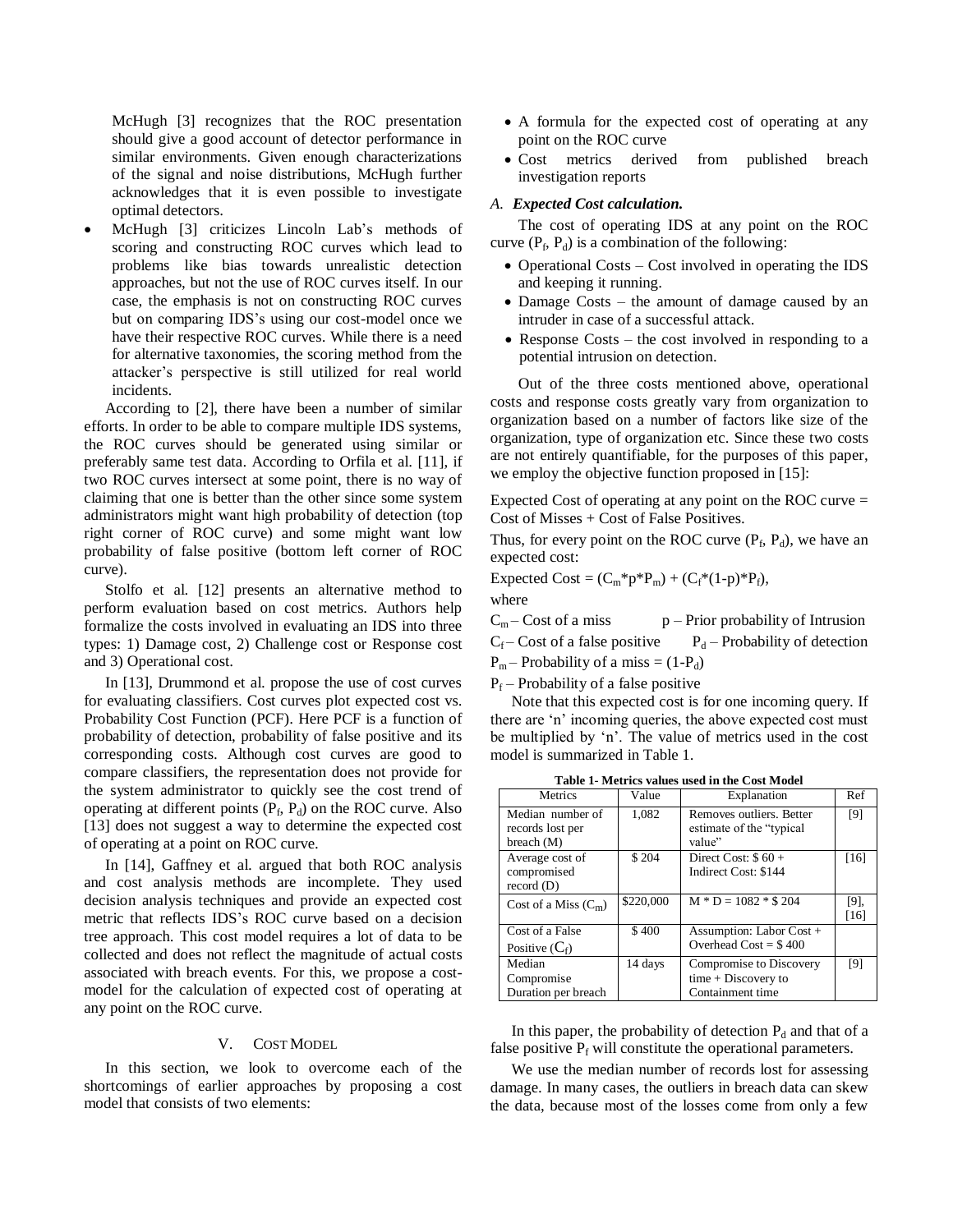breaches. Therefore, the Mean becomes highly skewed and is not a good estimate of the typical number of records lost per breach. Median is a better estimate of the typical value [16].

#### *B. Evaluating classifiers using our Cost Model.*

For the purposes of this paper, we do not address how the ROC curves are constructed. Proper construction and use of ROC curves in Intrusion / Anomaly detection have been addressed in [17]. We just show how the cost model can be implemented once they are constructed. Figure 1 gives a family of hypothetical ROC curves, each representing a classifier. We will implement our cost model on these ROC curves in three different cases to evaluate the classifiers" behaviors:



Table 2 provides the values of the parameters used in the cost model in each of the three cases. Within each case, the value of "p" remains the same for both IDS and SCIT+IDS. Therefore, the number of intrusions that occur in each of these architectures are the same since Number of intrusions = [Number of incoming queries \* Prior probability of intrusion (p)]. The baseline IDS and SCIT+IDS scenarios are provided for Case 1. Case 2 and Case 3 help investigate the impact of  ${}^{\circ}C_m$  and  ${}^{\circ}p$  on system cost and security. Figures 2 through 7 illustrate this. It is noted that the y-axis scale is different in Figure 6.

## **CASE 1a***. IDS:* (Figure 2)

This is a stand-alone IDS system. The cost keeps decreasing as Probability of Detection  $(P_d)$  is increasing. As  $P_d$  increases, number of misses decrease along with the significant associated costs. However, after a threshold, if we keep increasing the value of  $P_d$ , the expected cost stops decreasing and starts increasing rapidly. At this point, the cost of False Positives exceeds the cost of misses and so the gains from containing misses start diminishing. This point is known as the "minimal cost point on the ROC curve (MCP)". For e.g., in Case 1a, the MCP for Series 1 is 70 and it occurs at  $(P_f, P_d) = (0.20, 0.85)$ . MCP for each series of every case we evaluated is tabulated in Table 3.

#### **CASE 1b***. SCIT + IDS:* (Figure 3)

Now we add SCIT to existing IDS and evaluate the system using our Cost Model. We assume that the exposure time of SCIT is  $4$  hours<sup>1</sup>. This reduces the compromise duration of the system from 14 days to 4 hours. We assume that data is ex-filtrated uniformly over time. Since the cost of a miss was \$220,000 earlier with compromise duration of 14 days, now it significantly reduces to \$2,620 for compromise duration of 4 hours.

#### **CASE 2.** (Figures 4 & 5)

Assumption: As compared to the baseline (Case 1), IDS cost of a miss is reduced from \$220,000 to \$60,000.

### **CASE 3.** (Figures 6 & 7)

Prior Probability of Intrusion is increased fivefold from  $p = 0.001$  to  $p = 0.005$ .

|                             | P     | $C_m$     | $C_{\rm f}$ | Compromise |  |
|-----------------------------|-------|-----------|-------------|------------|--|
|                             |       |           |             | Duration   |  |
| Case 1a: IDS                | 0.001 | \$220,000 | \$400       | 14 days    |  |
| Case 1b:<br><b>IDS+SCIT</b> | 0.001 | \$2,620   | \$400       | 4 hours    |  |
| Case 2a: IDS                | 0.001 | \$60,000  | \$400       | 14 days    |  |
| Case 2b:<br>IDS+SCIT        | 0.001 | \$715     | \$400       | 4 hours    |  |
| Case 3a: IDS                | 0.005 | \$220,000 | \$400       | 14 days    |  |
| Case 3b:<br>IDS+SCIT        | 0.005 | \$2620    | \$400       | 4 hours    |  |

**Table 2 – Parameter values used in the cost model**

#### *C. Results: Comparison of IDS's.*

Figure 8 compares the MCP's of 3 IDS' whose performances are indicated by the ROC curves in Figure 1.

- Series 1 IDS clearly outperforms all the other IDS' in all three cases.
- It is most expensive to operate the IDS" in case 3 since prior probability of intrusion is high which in turn leads to more misses.

# *D. Results: Comparison of SCIT + IDS's*

 $\overline{a}$ 

Figure 8 also presents the minimal cost points for IDS  $+$ SCIT. We have used an exposure time of 4 hours. We note that as compared to the IDS only case, the costs are much lower. The minimal cost points are achieved using a much lower value of Probability of Detection which in turn leads to a lower Probability of False Positive. We conclude that this makes the IDS design much easier and the system easier to operate. The reliability of the IDS results also increase.

<sup>&</sup>lt;sup>1</sup> The SCIT servers tested in our lab and independently tested at Lockheed Martin and Northrop Grumman have Exposure Times of 1 or 2 minutes. Here, we use larger values of Exposure Time to emphasize the advantage of the concept.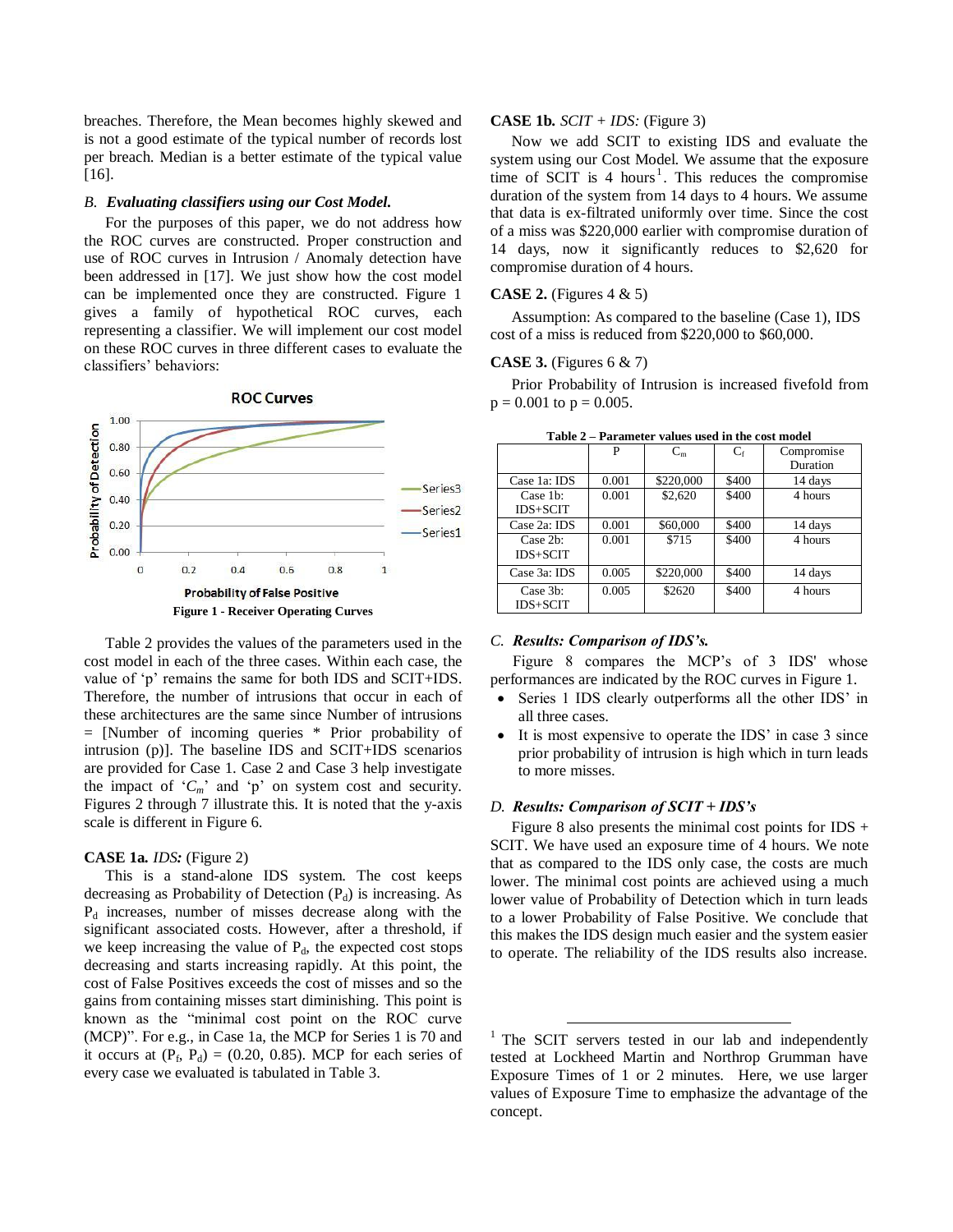





From the results, we can see that the benefits of adding SCIT are as follows:

- Cost of a miss is greatly reduced. As the compromise duration / exposure time of SCIT is reduced, cost of a miss further reduces.
- We can tolerate a larger number of misses now that the cost of a miss is reduced.



#### *E. General Observations (IDS and SCIT + IDS)*

- As the cost of miss decreases, we can tolerate more misses and so probability of detection for achieving minimal cost point can now take lower values.
- As  $C_m$  decreases,  $C_f$  has a greater influence on the expected cost and so there is an increased need to contain false positives. Note that the Probability of